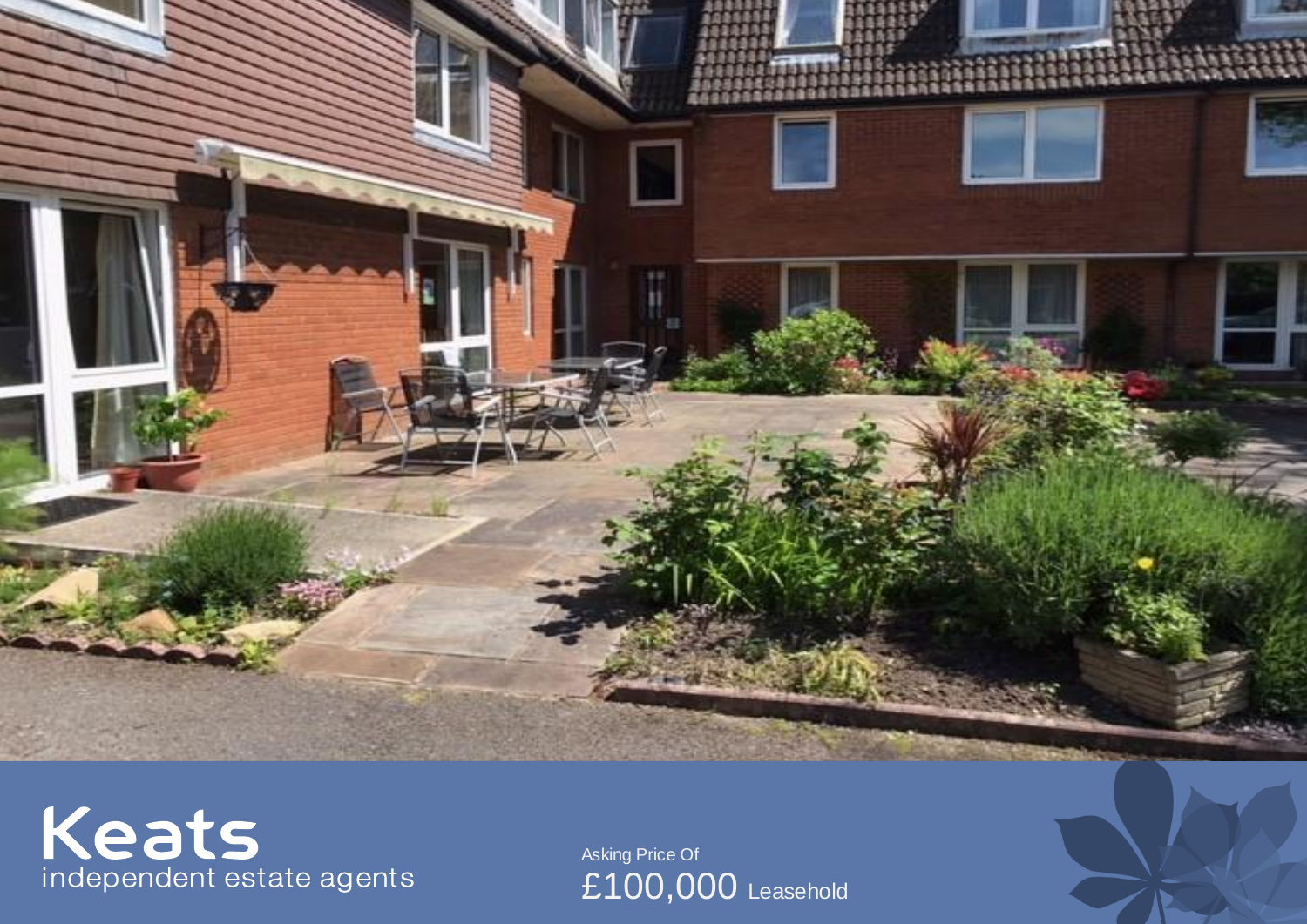## HASLEMERE

Asking Price of  $£100,000$ Leasehold

7 Homegreen House, Wey Hill, Haslemere, GU27 1HY

A delightful one bedroom, ground floor retirement apartment offered for sale in good condition which is situated within minutes walk of the local shops at Wey Hill and a short walk to the mainline railway station.

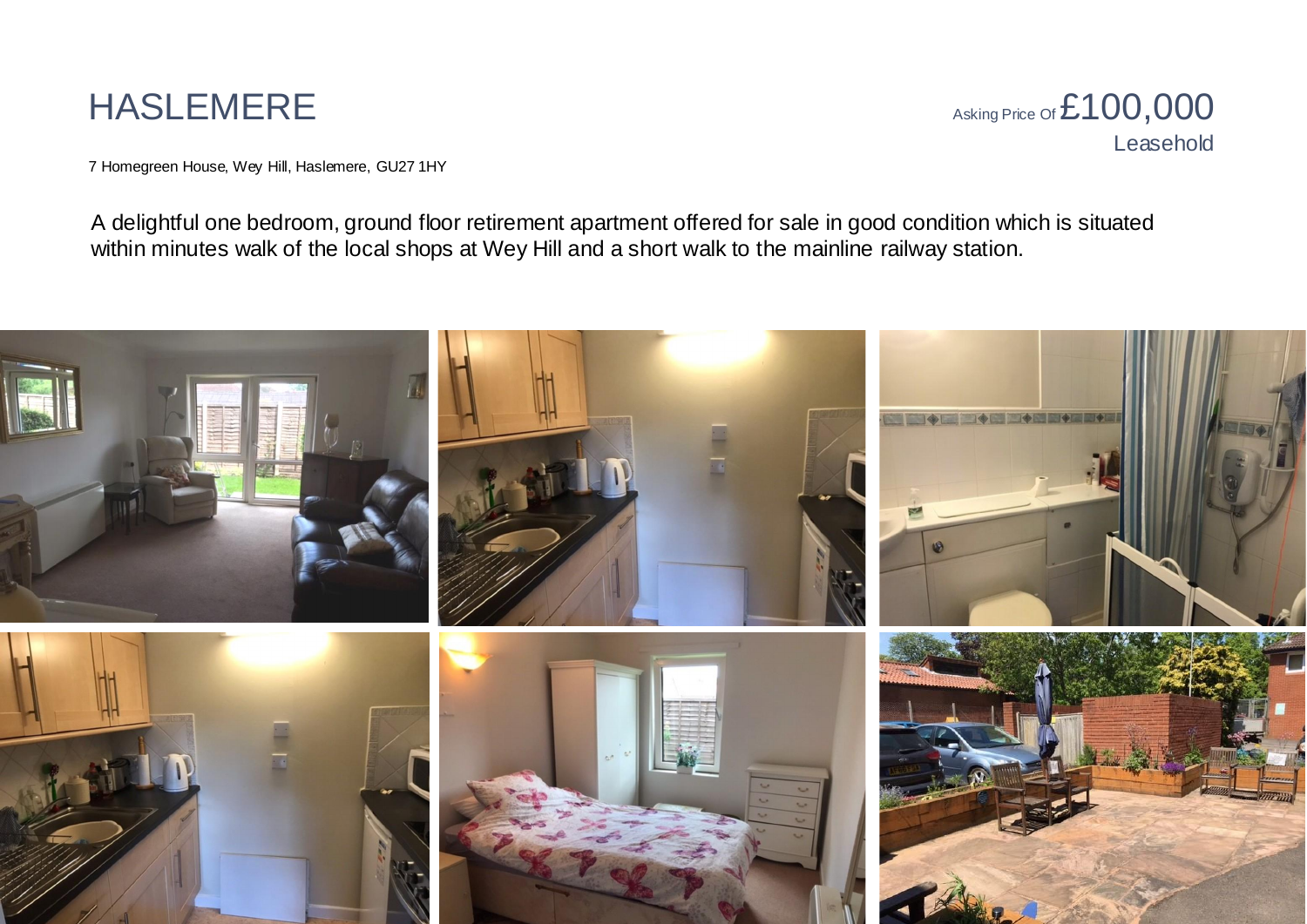- Retirement ground floor apartment
- One Bedroom
- Living Room
- Kitchen
- Shower Room
- Communal Gardens
- Parking
- Use of Communal Facilities
- Walk of Shops and Station
- No Chain

HASLEMERE is situated on the Surrey/Sussex/Hampshire borders. It has excellent road (44 miles via the nearby A3) and rail links (Waterloo approximately 55 minutes) to London and Heathrow and Gatwick Airports (via the A3/M25) are approximately 40 miles away with Portsmouth and the south coast being just over 20 miles distant. The town is protected by the hills of Hindhead, Blackdown and Marley, the majority of which is National Trust owned. Haslemere provides day-to-day shopping facilities (including Waitrose and a Marks & Spencer Food Hall) along with many boutique and specialist shops, a variety of bars, restaurants and coffee houses, the award winning Haslemere Educational Museum, churches of the principal denominations and an excellent range of schooling, both state and private. The Haslemere and The Edge leisure centres offer a wide selection of recreational facilities and golf can be enjoyed nearby at Liphook, Hindhead and Chiddingfold. The Georgian Hotel and Lythe Hill Hotel provide spa facilities in the Town and Champneys Forest Mere in nearby Liphook.

#### THE PROPERTY

Accommodation comprises:-

Entrance hall with a storage cupboard incorporating water tank. The Living room is bright and has a casement double glazed door opening to the small side section of the communal garden. There is an arch through to the kitchen with range of wall mounted and base units. There is space for a fridge and microwave and built-in appliances include a single oven with electric hob and extractor fan over.

The bedroom again looks out to the side garden and has a built in double wardrobe. There is a fine shower room with walk in shower, wash hand basin, low level WC and half tiled walls.

Outside there are small communal gardens and a parking area.

The property owner will have use of the communal facilities Home Green has to offer.

LOCAL AUTHORITY Waverley Borough Council Tax Band: B

**TENURE** Leasehold

EPC RATING: 81/83

#### DIRECTIONS

From our office in the High Street turn right at the Town Hall onto Lower Street. Continue along this road passing Haslemere railway station. Continue on this road passing the shops at Wey Hill. Turn left immediately before the traffic lights and the turning to Tescos.

#### **VIEWING**

Strictly by confirmed appointment with the Agents. Office hours Mon-Fri 8.45am – 5.45pm, Saturday 8.45am – 4pm. JS 27/07/2021